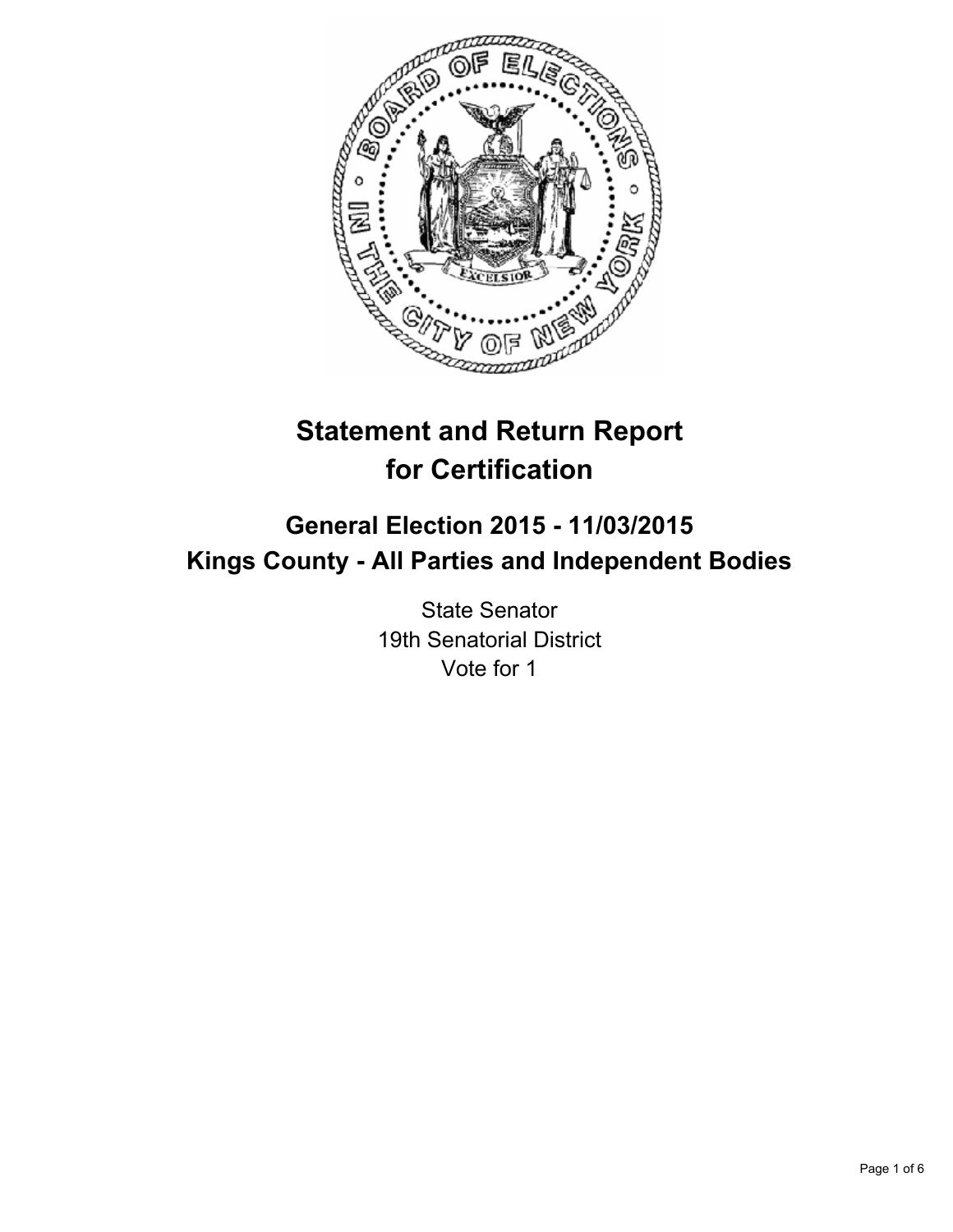

| <b>PUBLIC COUNTER</b>                                    | 855 |
|----------------------------------------------------------|-----|
| <b>EMERGENCY</b>                                         | 1   |
| ABSENTEE/MILITARY                                        | 82  |
| <b>AFFIDAVIT</b>                                         | 5   |
| <b>Total Ballots</b>                                     | 943 |
| Less - Inapplicable Federal/Special Presidential Ballots | 0   |
| <b>Total Applicable Ballots</b>                          | 943 |
| ROXANNE J. PERSAUD (DEMOCRATIC)                          | 600 |
| JEFFREY J. FERRETTI (REPUBLICAN)                         | 185 |
| ELIAS J. WEIR (CONSERVATIVE)                             | 75  |
| ROXANNE J. PERSAUD (INDEPENDENCE)                        | 15  |
| ROXANNE J. PERSAUD (WOMEN'S EQUALITY)                    | 12  |
| DAVID STOROBIN (WRITE-IN)                                | 1   |
| LEWIS FIDLET (WRITE-IN)                                  | 1   |
| SAMUEL RUBINSTEIN (WRITE-IN)                             | 1   |
| UNATTRIBUTABLE WRITE-IN (WRITE-IN)                       | 1   |
| <b>Total Votes</b>                                       | 891 |
| Unrecorded                                               | 52  |

| <b>EMERGENCY</b>                                         | 0  |
|----------------------------------------------------------|----|
| ABSENTEE/MILITARY                                        | 0  |
| AFFIDAVIT                                                | 0  |
| <b>Total Ballots</b>                                     | 14 |
| Less - Inapplicable Federal/Special Presidential Ballots | 0  |
| <b>Total Applicable Ballots</b>                          | 14 |
| ROXANNE J. PERSAUD (DEMOCRATIC)                          |    |
| JEFFREY J. FERRETTI (REPUBLICAN)                         | 6  |
| ELIAS J. WEIR (CONSERVATIVE)                             | 7  |
| ROXANNE J. PERSAUD (INDEPENDENCE)                        | 0  |
| ROXANNE J. PERSAUD (WOMEN'S EQUALITY)                    | 0  |
| <b>Total Votes</b>                                       | 14 |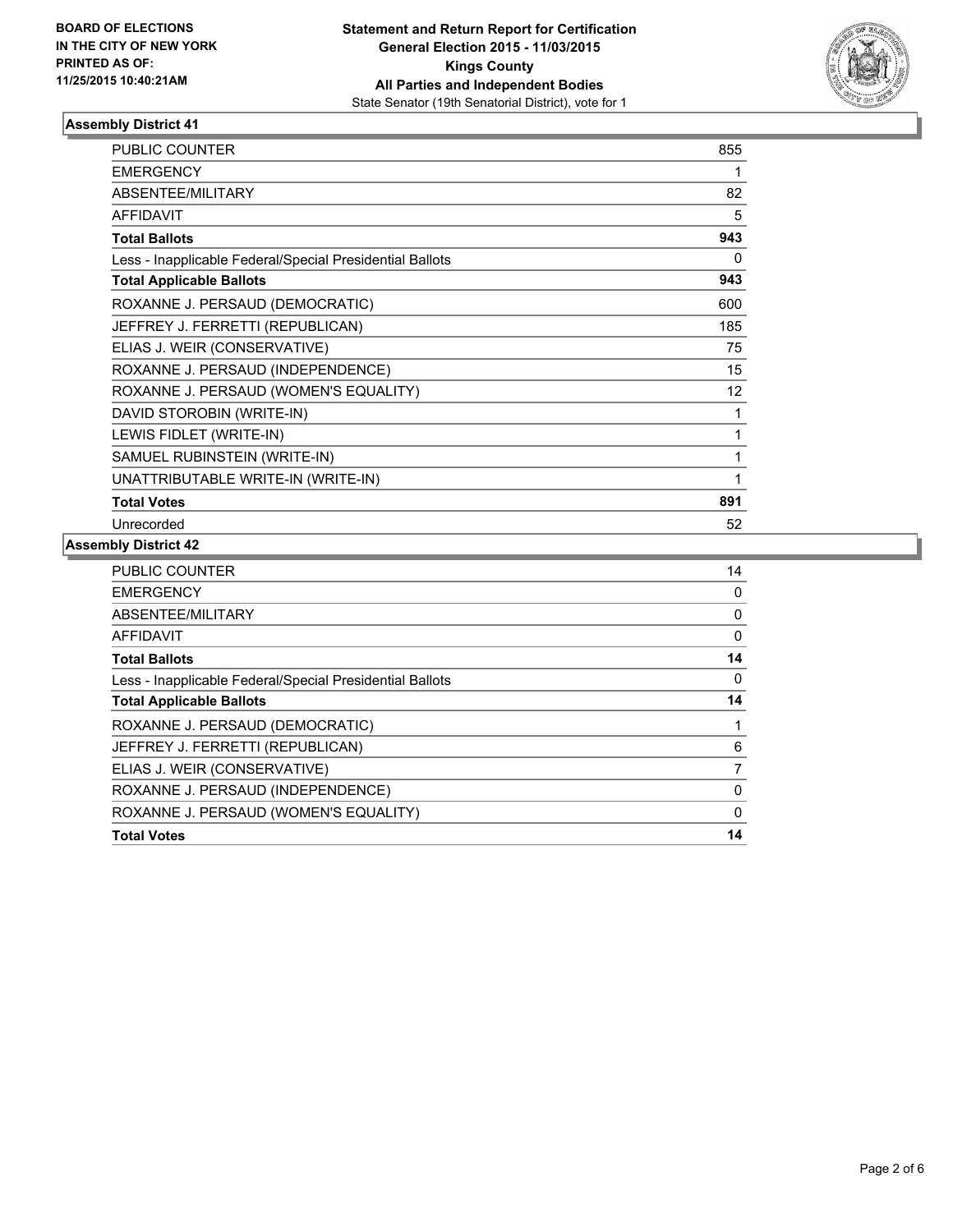

| <b>PUBLIC COUNTER</b>                                    | 110 |
|----------------------------------------------------------|-----|
| <b>EMERGENCY</b>                                         | 0   |
| ABSENTEE/MILITARY                                        | 10  |
| <b>AFFIDAVIT</b>                                         | 2   |
| <b>Total Ballots</b>                                     | 122 |
| Less - Inapplicable Federal/Special Presidential Ballots | 0   |
| <b>Total Applicable Ballots</b>                          | 122 |
| ROXANNE J. PERSAUD (DEMOCRATIC)                          | 80  |
| JEFFREY J. FERRETTI (REPUBLICAN)                         | 23  |
| ELIAS J. WEIR (CONSERVATIVE)                             | 9   |
| ROXANNE J. PERSAUD (INDEPENDENCE)                        | 1   |
| ROXANNE J. PERSAUD (WOMEN'S EQUALITY)                    | 2   |
| <b>Total Votes</b>                                       | 115 |
| Unrecorded                                               |     |

# **Assembly District 54**

| <b>PUBLIC COUNTER</b>                                    | 92             |
|----------------------------------------------------------|----------------|
| <b>EMERGENCY</b>                                         | 0              |
| ABSENTEE/MILITARY                                        | $\overline{2}$ |
| AFFIDAVIT                                                |                |
| <b>Total Ballots</b>                                     | 95             |
| Less - Inapplicable Federal/Special Presidential Ballots | 0              |
| <b>Total Applicable Ballots</b>                          | 95             |
| ROXANNE J. PERSAUD (DEMOCRATIC)                          | 69             |
| JEFFREY J. FERRETTI (REPUBLICAN)                         | 7              |
| ELIAS J. WEIR (CONSERVATIVE)                             | 3              |
| ROXANNE J. PERSAUD (INDEPENDENCE)                        | 0              |
| ROXANNE J. PERSAUD (WOMEN'S EQUALITY)                    | 0              |
| OLA NOBLE (WRITE-IN)                                     |                |
| <b>Total Votes</b>                                       | 80             |
| Unrecorded                                               | 15             |

| PUBLIC COUNTER                                           | 557 |
|----------------------------------------------------------|-----|
| <b>EMERGENCY</b>                                         | 0   |
| ABSENTEE/MILITARY                                        | 21  |
| <b>AFFIDAVIT</b>                                         | 8   |
| <b>Total Ballots</b>                                     | 586 |
| Less - Inapplicable Federal/Special Presidential Ballots | 0   |
| <b>Total Applicable Ballots</b>                          | 586 |
| ROXANNE J. PERSAUD (DEMOCRATIC)                          | 501 |
| JEFFREY J. FERRETTI (REPUBLICAN)                         | 14  |
| ELIAS J. WEIR (CONSERVATIVE)                             | 8   |
| ROXANNE J. PERSAUD (INDEPENDENCE)                        | 6   |
| ROXANNE J. PERSAUD (WOMEN'S EQUALITY)                    | 4   |
| <b>Total Votes</b>                                       | 533 |
| Unrecorded                                               | 53  |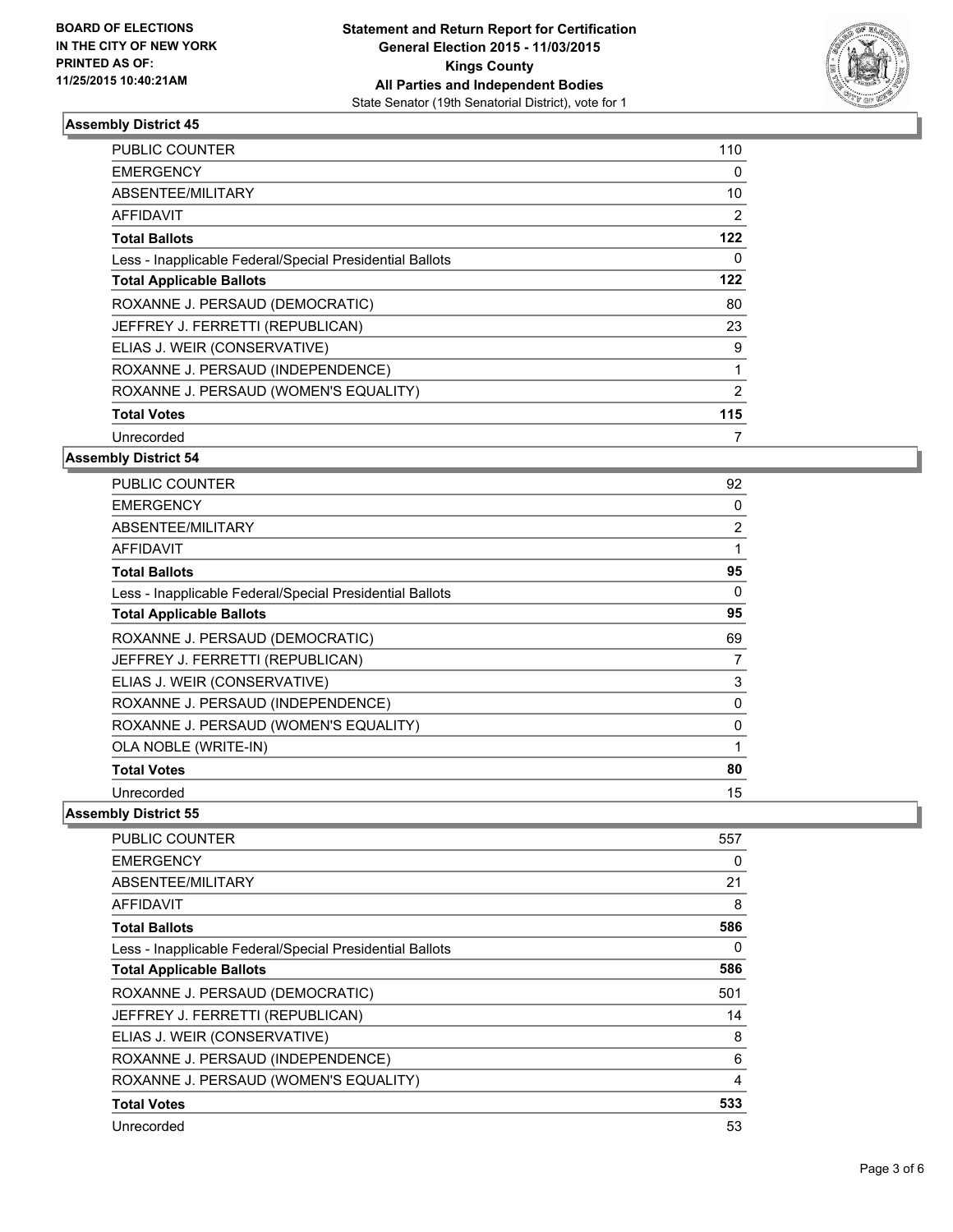

| <b>PUBLIC COUNTER</b>                                    | 809 |
|----------------------------------------------------------|-----|
| <b>EMERGENCY</b>                                         | 0   |
| ABSENTEE/MILITARY                                        | 107 |
| <b>AFFIDAVIT</b>                                         | 24  |
| <b>Total Ballots</b>                                     | 940 |
| Less - Inapplicable Federal/Special Presidential Ballots | 0   |
| <b>Total Applicable Ballots</b>                          | 940 |
| ROXANNE J. PERSAUD (DEMOCRATIC)                          | 809 |
| JEFFREY J. FERRETTI (REPUBLICAN)                         | 35  |
| ELIAS J. WEIR (CONSERVATIVE)                             | 23  |
| ROXANNE J. PERSAUD (INDEPENDENCE)                        | 4   |
| ROXANNE J. PERSAUD (WOMEN'S EQUALITY)                    | 6   |
| <b>Total Votes</b>                                       | 877 |
| Unrecorded                                               | 63  |

| <b>PUBLIC COUNTER</b>                                    | 2,640 |
|----------------------------------------------------------|-------|
| <b>EMERGENCY</b>                                         | 0     |
| ABSENTEE/MILITARY                                        | 96    |
| <b>AFFIDAVIT</b>                                         | 24    |
| <b>Total Ballots</b>                                     | 2,760 |
| Less - Inapplicable Federal/Special Presidential Ballots | 0     |
| <b>Total Applicable Ballots</b>                          | 2,760 |
| ROXANNE J. PERSAUD (DEMOCRATIC)                          | 2,098 |
| JEFFREY J. FERRETTI (REPUBLICAN)                         | 402   |
| ELIAS J. WEIR (CONSERVATIVE)                             | 111   |
| ROXANNE J. PERSAUD (INDEPENDENCE)                        | 15    |
| ROXANNE J. PERSAUD (WOMEN'S EQUALITY)                    | 38    |
| BRINMORE BRETTON (WRITE-IN)                              | 1     |
| JEFFREY SEVERE (WRITE-IN)                                | 1     |
| JOHN SAMPSON (WRITE-IN)                                  | 1     |
| SAM PIERRE (WRITE-IN)                                    | 1     |
| SEAN K. HENRY (WRITE-IN)                                 | 1     |
| UNATTRIBUTABLE WRITE-IN (WRITE-IN)                       | 1     |
| <b>Total Votes</b>                                       | 2,670 |
| Unrecorded                                               | 90    |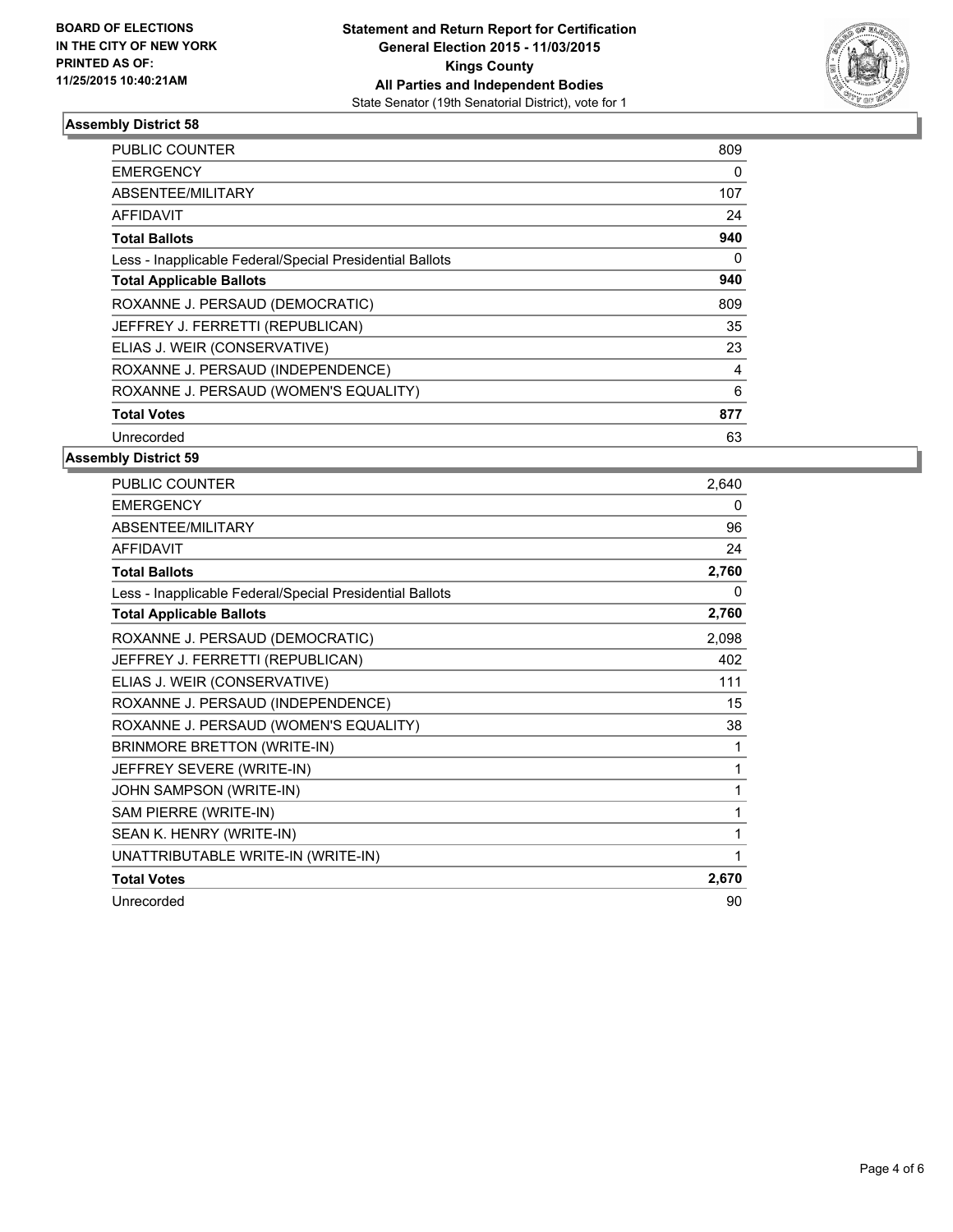

| <b>PUBLIC COUNTER</b>                                    | 3,574          |
|----------------------------------------------------------|----------------|
| <b>EMERGENCY</b>                                         | 15             |
| ABSENTEE/MILITARY                                        | 78             |
| <b>AFFIDAVIT</b>                                         | 53             |
| <b>Total Ballots</b>                                     | 3,720          |
| Less - Inapplicable Federal/Special Presidential Ballots | 0              |
| <b>Total Applicable Ballots</b>                          | 3,720          |
| ROXANNE J. PERSAUD (DEMOCRATIC)                          | 3,222          |
| JEFFREY J. FERRETTI (REPUBLICAN)                         | 107            |
| ELIAS J. WEIR (CONSERVATIVE)                             | 42             |
| ROXANNE J. PERSAUD (INDEPENDENCE)                        | 31             |
| ROXANNE J. PERSAUD (WOMEN'S EQUALITY)                    | 32             |
| BERURYAH BALYEHUDAH (WRITE-IN)                           | 1              |
| CHARLES BARRON (WRITE-IN)                                | 1              |
| CHARLES BROWN (WRITE-IN)                                 |                |
| UNATTRIBUTABLE WRITE-IN (WRITE-IN)                       | $\overline{2}$ |
| <b>Total Votes</b>                                       | 3,439          |
| Unrecorded                                               | 281            |